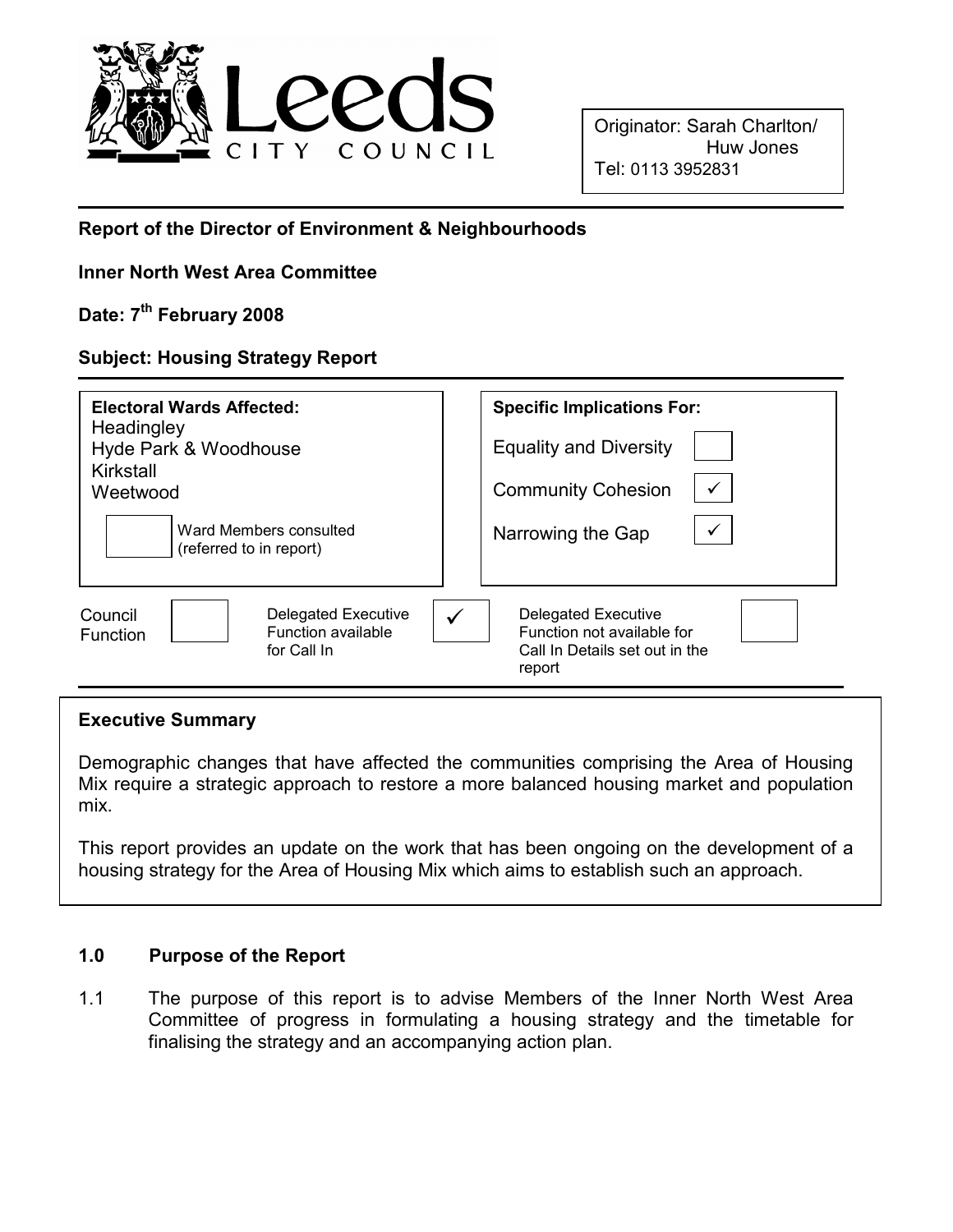## 2.0 Background Information

- 2.1 Over the last 5 to 10 years there has been a substantial increase in the number of students coming to study in Leeds. There has also been a continuing preference amongst students to live close to the two Leeds universities and more widely in 'Leeds 6'. This has led to investment landlords purchasing existing residential properties to establish houses in multiple occupation, to house the increasing student population. There has also been a trend of parents of students buying houses to house their children, and more recently buy to let investors have also been active in buying former residential family homes for rental purposes.
- 2.2 The conditions described have led to a significant alteration to the demographic balance of the communities in 'Leeds 6' with students often outnumbering existing 'stable' residential households and increasing levels of instability and turnover. This imbalance was recognised by the adoption of an Area of Housing Mix in 2006, which aims to encourage accommodation of students and the development of purpose built student accommodation outside the area.
- 2.3 The development over recent years of a substantial supply of purpose-built accommodation for students in and around the city centre, has led to a movement of many students (mostly first years) from shared housing in the Area of Housing Mix into the new purpose built blocks, leading to a substantial number of un-let shared homes. Bringing these homes back into residential use will be costly to purchasers and often difficult as they are located in areas of high student concentration.
- 2.4 House prices have increased substantially over recent years, restricting access for first time buyers and hindering opportunities for households to trade up within the area. Many residential households have moved out of the area with implications for local schools and other amenities.
- 2.5 Private rents have become unaffordable to non-sharing households, with young workers sharing becoming an increasing part of local housing demand. The supply of affordable rented housing has reduced and opportunities to access such housing diminished.
- 2.6 Action is now needed to address the various imbalances in the local housing markets in the Area of Housing Mix, to enable long term sustainability of those communities and the maintenance of a vibrant but diverse population.

#### 3.0 Developing a Housing Strategy for the Area of Housing Mix

3.1 A group established by the Inner North West Area Committee has been working to establish a housing strategy and has engaged re'new to under take work to draft a strategy and action plan. The strategy will complement and link to the Strategy for Housing Students in Leeds and the Shared Housing Action Plan. A framework strategy has been draw up for consultation and this is attached as Appendix A.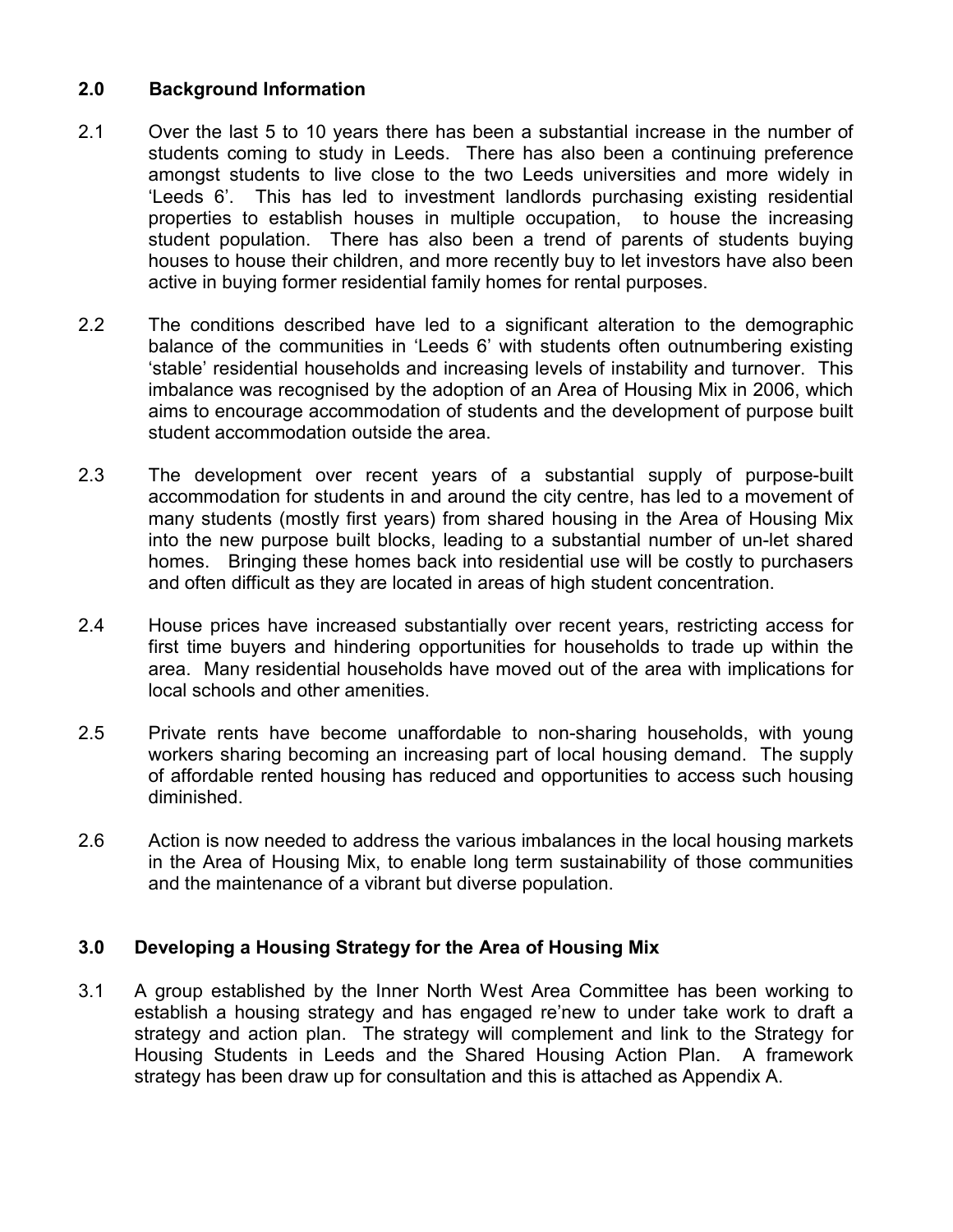- 3.2 A range of housing interventions will be needed with some variation between the various parts of the Area of Housing Mix. A draft matrix is attached as Appendix B and shows the range of potential actions, including:
	- Seeking housing mix on new private housing developments;
	- Seeking increased affordable housing provision through S106 agreements for rent or shared ownership;
	- Seeking means to bring un-let properties back into use for rent or low cost home ownership;
	- Establishing a Community Land Trust to facilitate community housing provision;
	- Encouraging demand from new communities likely to want to settle in the area (such as refugees with leave to stay and migrant workers wanting to settle in the UK);
	- Financial assistance to 'de-convert' family housing converted to use as a HMO;
	- Loan assistance to housing improvement;
	- Considering how to enable financial assistance to first time buyers; and
	- Promotion of the Area of Housing Mix as a place to live and settle.
- 3.3 It is proposed that following input from the Area Committee and members of the Housing Strategy sub group, a first draft of the strategy will be produced by the end of February 2008. Further consultation will then ensue, with a final draft along with a draft action plan being produced by early April 2008.

#### 4.0 Recommendations

4.1 The Area Committee is asked to note the contents of the report.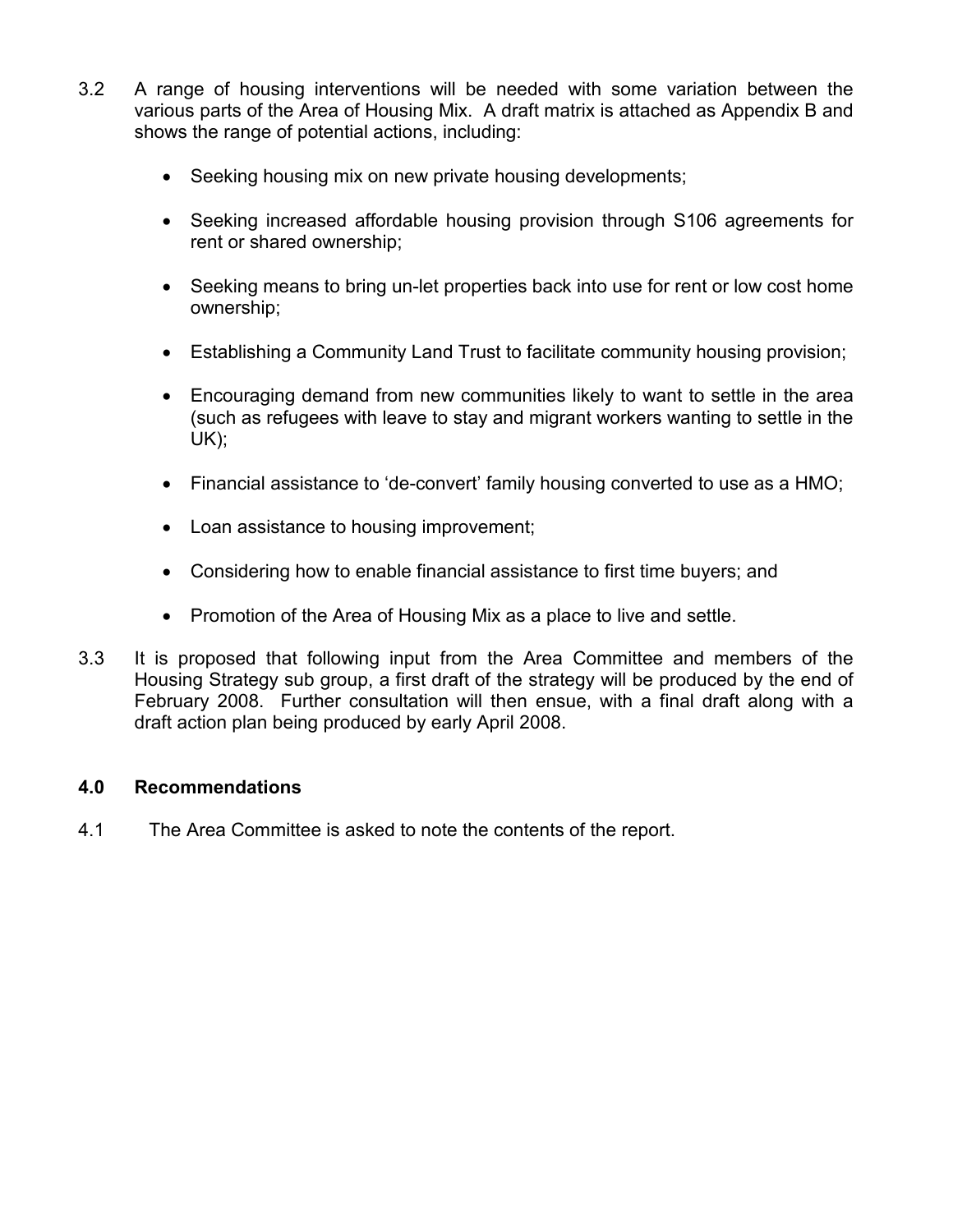# Appendix A: Housing Strategy for the Area of Housing Mix (Framework)

#### INTRODUCTION

- Background to changes in Leeds 6.
- Definition of area Area of Housing Mix (ie ASHORE expanded as recommended by the Lobby)
- Map of area and sub areas I have provided a Map to Area Management (copy available)
- [Get historical stuff from Richard Tyler]
- Brief description of issues at play and what is needed to be done
- Purpose of the strategy

#### BROAD AIMS

#### STRATEGIC CONTEXT

Sustainable Communities Plan – aim at balance in communities; avoid concentration of housing tenures or of population types

Government Housing and Planning Policy including Housing Act 2004, Housing Green Paper: Homes for the Future, Regional Spatial Strategy and PPS3

Government Higher Education Policy – increasing numbers of young people going into higher education

Vision for Leeds – Going up a League, economic growth graduate retention and increased knowledge economy

Leeds Housing Strategy – housing of students as a component part along with trying to create and maintain balanced communities

- HMO licensing
- Affordable Housing
- **Empty Property Strategy**

Strategy for Housing Students in Leeds – contributory strategy to the Leeds Housing Strategy. Aims to achieve a balance between encouraging students and ensuring their safe accommodation and need to achieve a better balance between the student and residential populations

Local Planning policies – ASHORE and Area of Housing Mix, encouragement of purpose-built student accommodation ( ie H15 and H15A; also, add LDF developments.

Shared Housing Group and Shared Housing Action Plan

#### ISSUES

# Demographic Imbalance

- Increasing student numbers without any real planning of accommodation needs.
- Tenure balance changes since 1981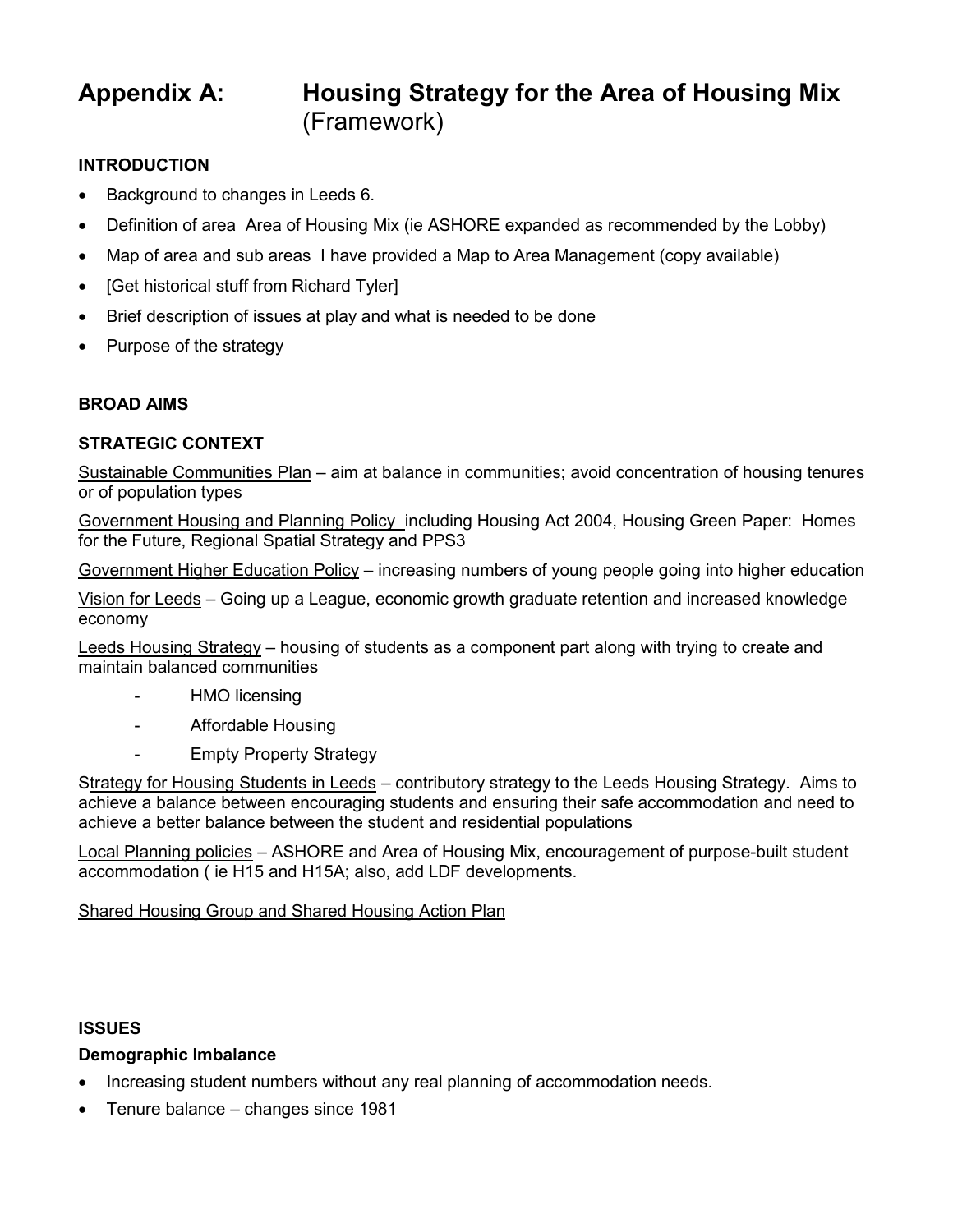- Concentrations of shared housing and changes in student population and shared housing Universities unable to house 1<sup>st</sup> years and instead many lived in shared housing adding to already large numbers of returning students living in shared housing in Leeds 6 [Studentification]
- Purpose Built student housing inside and outside Area of Housing Mix
- Impact of buy to let  $-$  commercial and by parents of students

# Impacts of increasing tenure imbalance

- Schools
- Infrastructure/congestion
- Shops and resort economy
- Environment (development, waste)
- Crime and ASB
- Loss of social capital

# Access to housing in Leeds 6

- Social housing stock levels and reducing availability
- House prices and income levels needed to afford in different parts
- Entry level prices in different parts
- Scope for new development

# Empty/unlet properties

- Extent of problems
- Numbers wholly empty and partially empty
- Landlord intentions?

# **PRIORITIES**

# A. Demand Side

- 1. Rebalancing the community (new markets)
	- a) Seeking to introduce more 'settled' households
		- Families moving within or into the area trading up
		- Asylum seekers and Migrant workers
		- Young couples (family builders)
		- Young professionals/workers  $(1<sup>st</sup>/2<sup>nd</sup>$  jobs)
		- Graduates
	- b) Headingley Homes Manning Stainton's scheme)
	- c) Encouraging dispersal of students to areas outside the Area of Housing Mix (see Strategy for Housing Students in Leeds
- 2. Assistance with Deconversion
	- a) Many unlet homes will have been converted either to make more bedrooms or to satisfy HMO licensing. People purchasing will face substantial deconversion costs.
	- b) Seek funding to enable loans to secure de-conversion
	- c) Consider using re'build/youthbuild trainees to do conversion work
- 3. Housing Improvement
	- a) Decent Homes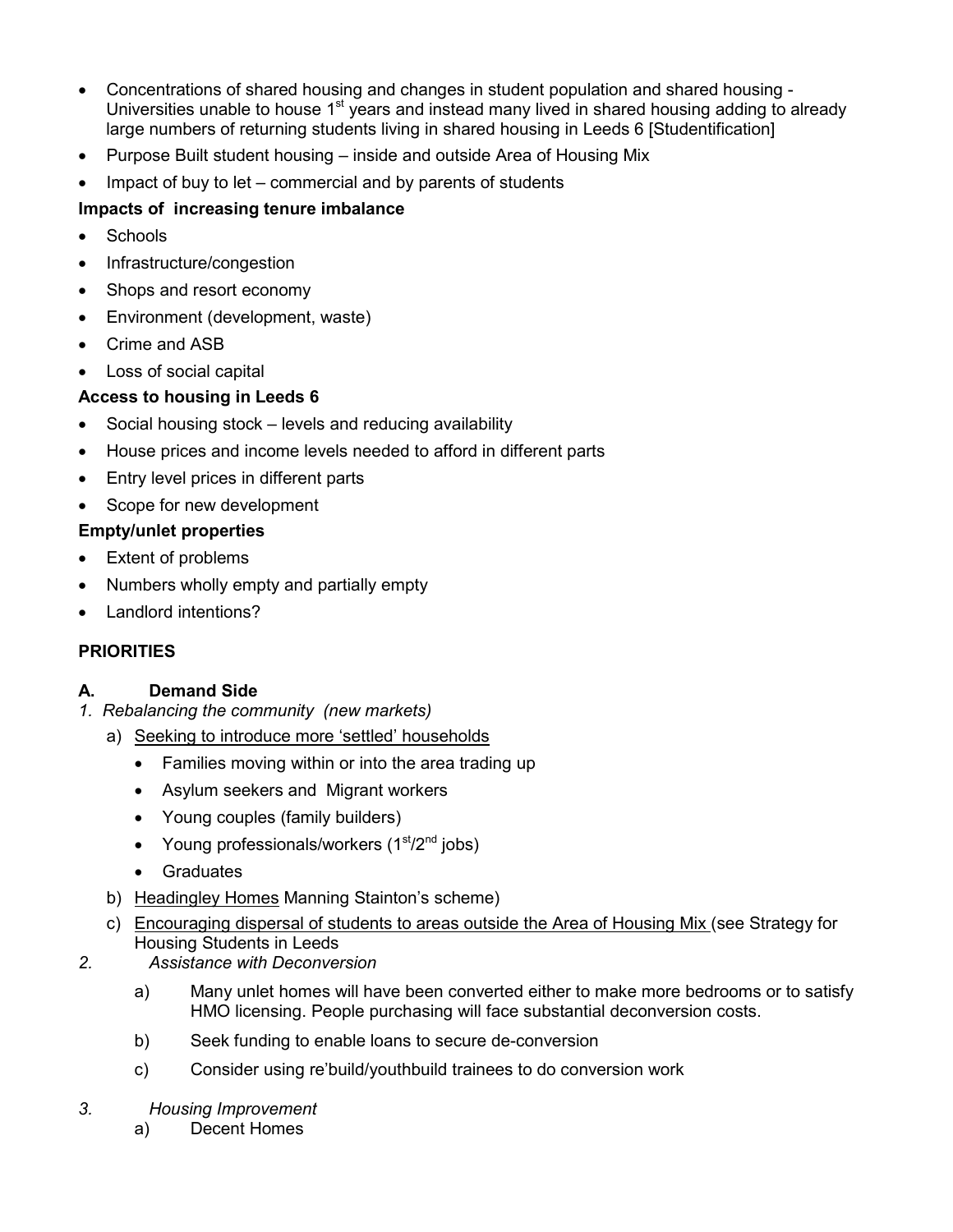- b) Assistance to homeowners
- c) Energy efficiency/affordable warmth

## B. Supply Side

- 1. Affordable housing provision
	- a) Land availability
	- b) HRA land for development of affordable housing using Housing Corporation grant
	- c) Using S106 agreements to secure affordable housing:
		- i. on-site; balance between social rented, shared equity and sub-market rent
		- ii. off-site; Gifting of street properties where appropriate for renting through housing association or sale under shared equity
	- d) Headingley Homes Improvement for sale or rent?
- 2. Community Land Trust
	- a) Format and purpose
	- b) Acquisition of assets
	- c) Use of assets to fund further acquisition
	- d) Refurbishment
	- e) Renting
	- f) Equity stakes
- 3. Bringing empty homes back into use
	- a) Establish Empty Homes team/officer
	- b) Identifying the scale and ownership of unlet properties and owners intentions
	- c) Establish long term voids
	- d) Establish options for using Housing Act 2004 powers
	- e) Consider full council tax charge on empty homes
	- f) Explore partnerships between landlords/owners and housing associations
	- g) Acquisition for improvement and letting or sale under shared equity through Headingley Homes

# C. Market Management

- 1. HMO Licensing
	- a) Continuation of action (i.e. mandatory HMO licensing)
	- b) Consideration of additional licensing to include all shared housing?
- 2. Planning policies
	- a) Area of Housing Mix
	- b) Change in Use Classes Order

c) LDF policies (AAP, SPD [NDS, Affordable Housing])

- 3. Housing/ Tenancy Management and Support and Neighbourhood Management
	- a) Manage tenants
	- b) Seek to improve behaviour community code
	- c) Neighbourhood management issues (crime and grime)
	- d) Controlling anti-social behaviour
	- e) Environmental management (moving in and out times)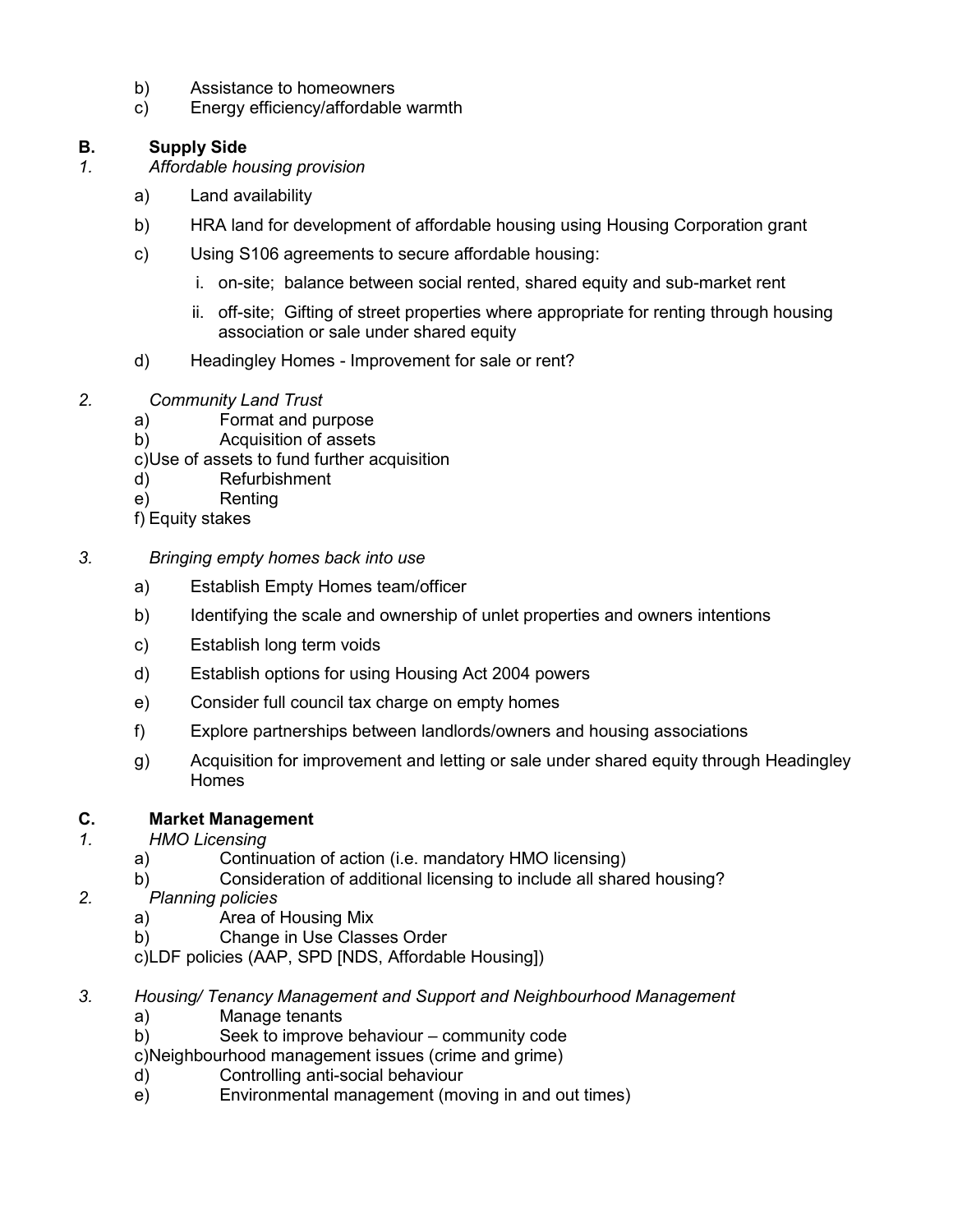#### **DELIVERY**

- Shared Housing Group/SHAP
- Partnerships (private sector/housing associations/Headingley Homes)
- Headingley Development Trust
- West North West Homes
- Estate and Lettings Agents
- Private Landlords
- Housebuilders/developers

# OUTPUTS/OUTCOMES

- A more balanced community
	- Tenure patterns closer to the Leeds average
	- Population mix closer to the Leeds average
	- A majority of homes to be in permanent occupancy
- Increased provision of affordable housing
	- More social rented homes
	- More homes available for sale as equity shares
- Fewer unlet or empty properties
- Better access for starter households to housing in Leeds 6
- Improved Management of PRS
	- Better management standards in the private rented sector
	- Less nuisance incidents from residents of shared housing
	- More accredited landlords
	- All HMOs liable for licensing to be licensed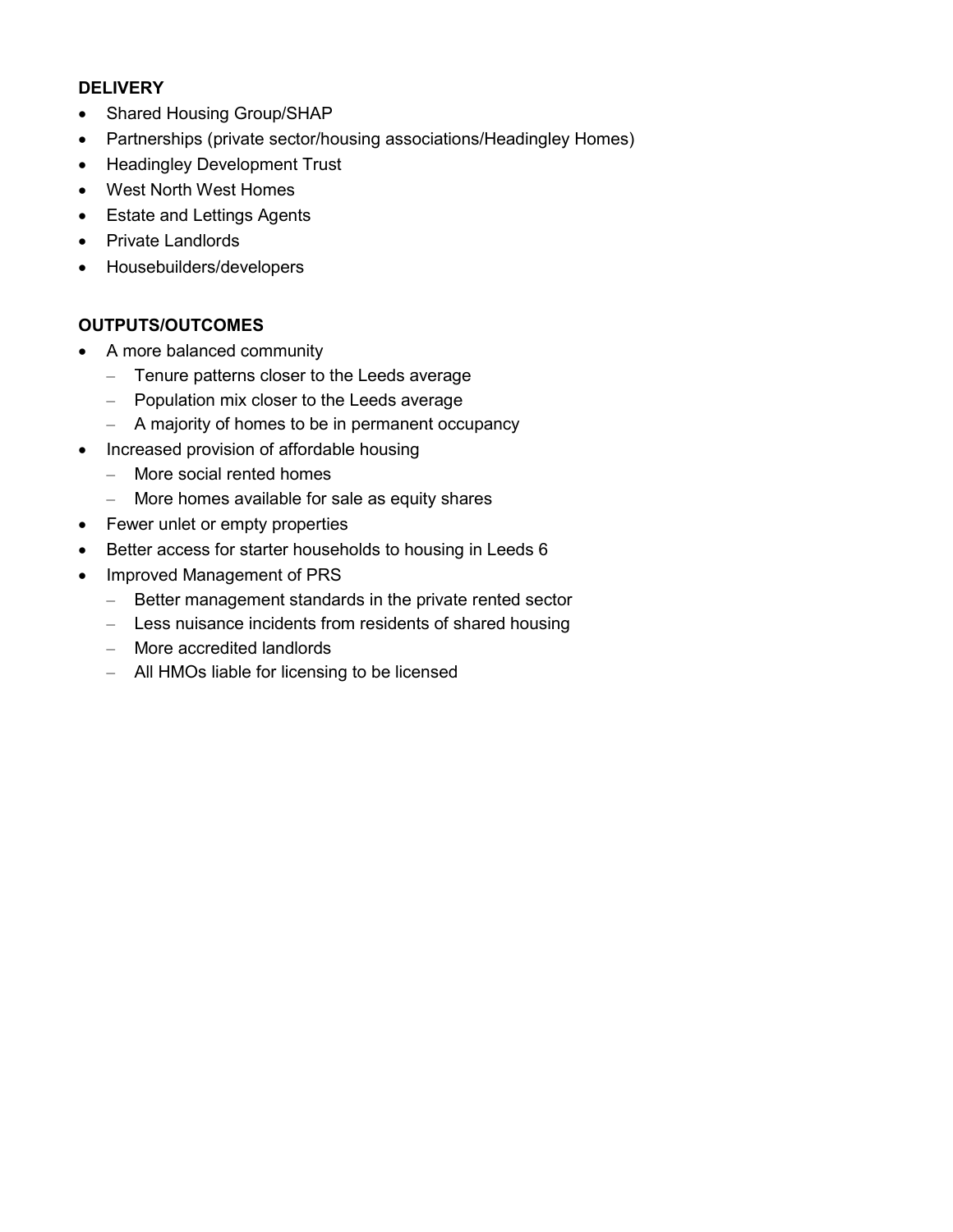# Appendix B: Inner North West Leeds Housing Intervention Matrix

| Map<br>Code    | Area                   | <b>Housing Supply</b>                                                                                                                                                                                                                                                                                                            | <b>Demand management</b>                                                                                                                                                                                                                  | Housing and neighbourhood<br>management                                                                                |
|----------------|------------------------|----------------------------------------------------------------------------------------------------------------------------------------------------------------------------------------------------------------------------------------------------------------------------------------------------------------------------------|-------------------------------------------------------------------------------------------------------------------------------------------------------------------------------------------------------------------------------------------|------------------------------------------------------------------------------------------------------------------------|
| М              | Meanwood               | Acquisition and refurbishment for equity<br>share/rent under S106 agreements for sites<br>in NW Leeds (HDT)<br>Bringing empty properties back into use                                                                                                                                                                           | Encouraging movement into purpose built<br>accommodation ???<br>Refurbishment (Loans)                                                                                                                                                     | Infrastructure?<br><b>HMO Licensing</b>                                                                                |
| W1             | Woodhouse              | Acquisition and refurbishment for equity<br>$\bullet$<br>share/rent under S106 agreements for sites<br>in NW Leeds (HDT)<br>Bringing empty properties back into use                                                                                                                                                              | Encouragement of demand from refugees with<br>permission to stay and migrant workers<br>wishing to settle<br>Homelessness leasing<br>Shared housing for young workers<br>Deconversion loans/grants?<br>Refurbishment (Loans)              | Intensive Neighbourhood<br>Management<br><b>Operation Champion</b><br><b>HMO Licensing</b>                             |
| W <sub>3</sub> | Little Woodhouse       | Acquisition and refurbishment for equity<br>share/rent under S106 agreements for sites<br>in NW Leeds (HDT)                                                                                                                                                                                                                      | Shared housing for young workers<br>Deconversion loans/grants?<br>$\bullet$<br>Refurbishment (Loans)                                                                                                                                      | Infrastructure<br>Environmental management<br><b>HMO Licensing</b>                                                     |
| HP1            | <b>Hyde Park</b>       | Acquisition and refurbishment for equity<br>$\bullet$<br>share/rent under S106 agreements for sites<br>in NW Leeds (HDT)<br>Leeds Girls High site - S106 agreement -<br>on site/off site?<br>Affordable housing<br>- Equity share housing<br>- Sub market rented housing<br>Bringing empty properties back into use<br>$\bullet$ | Encouragement of demand from refugees with<br>permission to stay and migrant workers<br>wishing to settle<br>Homelessness leasing<br>$\bullet$<br>Shared housing for young workers<br>Deconversion loans/grants?<br>Refurbishment (Loans) | Intensive Neighbourhood<br>Management<br><b>Operation Champion</b><br>Environmental management<br><b>HMO Licensing</b> |
| HP2            | North Hyde Park        | Leeds Girls High site - S106 agreement<br>$\bullet$<br>Affordable housing<br>- Equity share housing<br>Sub market rented housing<br>$\bullet$                                                                                                                                                                                    | Financial assistance to 1 <sup>st</sup> time buyers<br>Deconversion loans/grants?<br>Refurbishment (Loans                                                                                                                                 | Environmental management<br><b>HMO Licensing</b>                                                                       |
| H <sub>4</sub> | <b>Headingley Hill</b> | Leeds Girls High site - S106 agreement<br>Affordable housing<br>$\bullet$<br>- Equity share housing<br>- Sub market rented housing                                                                                                                                                                                               | Demand management issues arising from<br>$\bullet$<br><b>LGHS</b> site<br>Deconversion loans/grants?<br>Financial assistance to 1 <sup>st</sup> time buyers                                                                               | Environmental management<br><b>HMO Licensing</b><br>$\bullet$                                                          |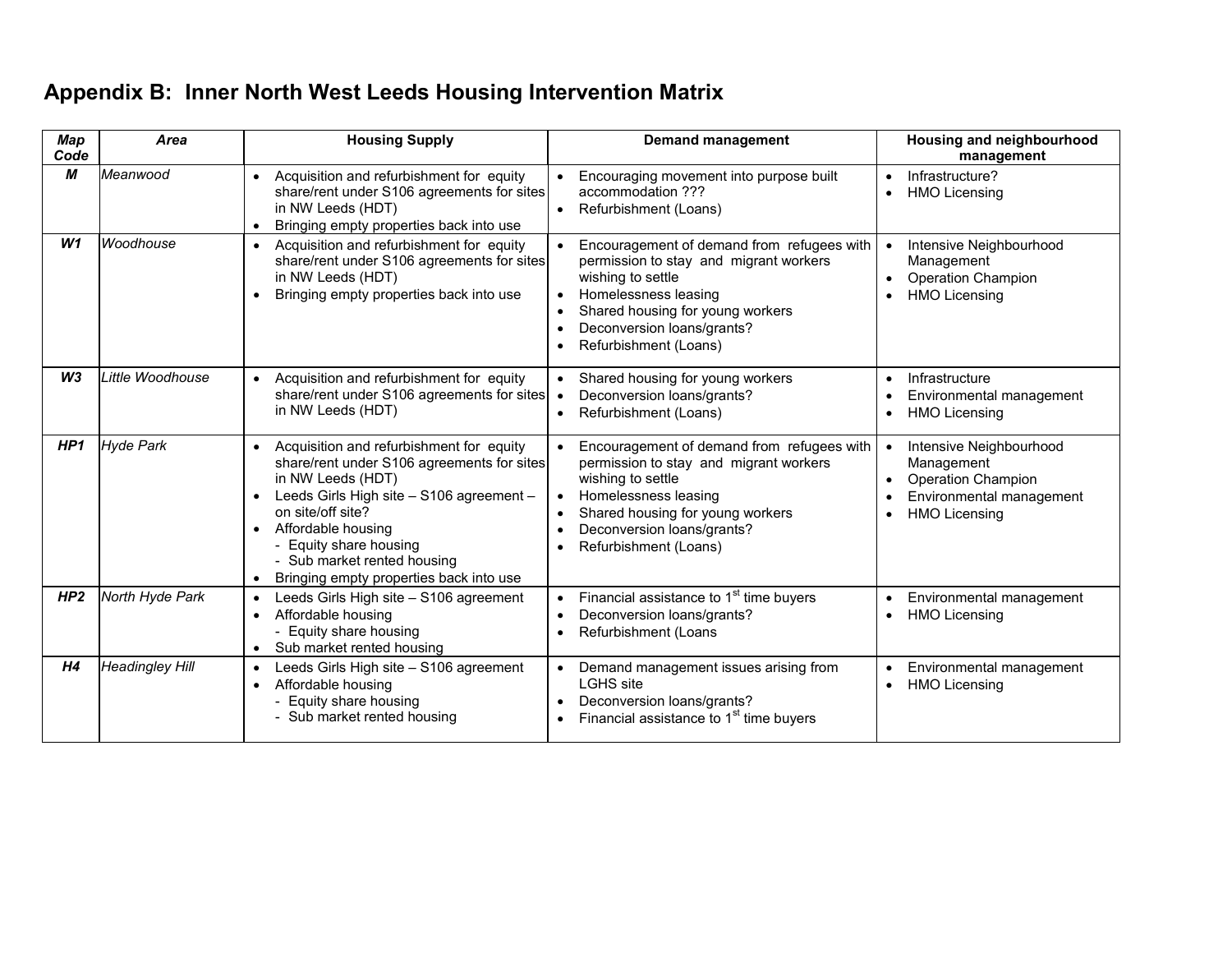| <b>Map</b><br>Code | Area                                           | <b>Housing Supply</b>                                                                                                                                                                                                                                                                                                                                                                       | <b>Demand management</b>                                                                                                                                                                                                                                                                                                                                                                                    | Housing and neighbourhood<br>management                                                                             |
|--------------------|------------------------------------------------|---------------------------------------------------------------------------------------------------------------------------------------------------------------------------------------------------------------------------------------------------------------------------------------------------------------------------------------------------------------------------------------------|-------------------------------------------------------------------------------------------------------------------------------------------------------------------------------------------------------------------------------------------------------------------------------------------------------------------------------------------------------------------------------------------------------------|---------------------------------------------------------------------------------------------------------------------|
| H <sub>3</sub>     | South Headingley                               | Leeds and Yorkshire - Valley ???? - S106<br>agreement - off-site<br>Acquisition and refurbishment for equity<br>share/rent under S106 agreements for sites<br>in NW Leeds (HDT)<br>Bringing empty properties back into use<br>$\bullet$<br>Financial assistance to 1 <sup>st</sup> time buyers                                                                                              | Encouragement of young families and young<br>$\bullet$<br>couples<br>Encouragement of demand from refugees with<br>$\bullet$<br>permission to stay and migrant workers<br>wishing to settle<br>Homelessness leasing<br>Self-contained and shared housing for young<br>workers<br>Financial assistance to 1 <sup>st</sup> time buyers<br>$\bullet$<br>De-conversion grants/loans ??<br>Refurbishment (Loans) | Intensive Neighbourhood<br>Management<br>Environmental management<br>$\bullet$<br><b>HMO Licensing</b><br>$\bullet$ |
| H1                 | Central Headingley                             | Acquisition and refurbishment for equity<br>share/rent under S106 agreements for sites<br>in NW Leeds (HDT)<br>Bringing empty properties back into use<br>$\bullet$<br>Financial assistance to 1 <sup>st</sup> time buyers                                                                                                                                                                  | • Encouragement of young families and young<br>couples<br>• Encouragement of demand from refugees with<br>permission to stay and migrant workers<br>wishing to settle<br>Homelessness leasing<br>Self-contained and shared housing for young<br>workers<br>Financial assistance to 1 <sup>st</sup> time buyers<br>De-conversion grants/loans ??<br>Refurbishment (Loans)                                    | Intensive Neighbourhood<br>Management<br>Environmental management<br>$\bullet$<br><b>HMO Licensing</b><br>$\bullet$ |
| H <sub>2</sub>     | Far Headingley<br>(including Becketts<br>Park) | • Tetley Hall Site - S106 agreement - off<br>site?<br>Parklane-Baltimore Diner site - S106 - off-<br>site?<br>Headingley Campus halls of residence<br>Acquisition and refurbishment for equity<br>share/rent (HDT)<br>• Affordable housing<br>- Equity share housing<br>- Sub market rented housing<br>Bringing empty properties back into use<br>Financial assistance to $1st$ time buyers | Encouragement of young families and young<br>$\bullet$<br>couples<br>Self-contained and shared housing for young<br>$\bullet$<br>workers<br>Financial assistance to 1 <sup>st</sup> time buyers<br>De-conversion grants/loans ??<br>Refurbishment (Loans)                                                                                                                                                   | Environmental management<br>$\bullet$<br><b>HMO Licensing</b><br>$\bullet$                                          |
| МG                 | Moor Grange                                    | Tetley Hall Site - S106 agreement - off<br>$\bullet$<br>site?<br>Parklane- Baltimore Diner site - S106 - off-<br>$\bullet$<br>site?<br>Headingley Campus halls of residence<br>$\bullet$<br>Affordable housing<br>- Equity share housing<br>- Sub market rented housing<br>Bringing empty properties back into use                                                                          | Decent Homes Improvements<br>Encouragement of young families and young<br>$\bullet$<br>couples<br>Self-contained and shared housing for young<br>workers<br>De-conversion grants/loans ??<br>Financial assistance to 1 <sup>st</sup> time buyers<br>Refurbishment (Loans) - ex council properties                                                                                                           | Environmental management<br><b>HMO Licensing</b><br>$\bullet$                                                       |